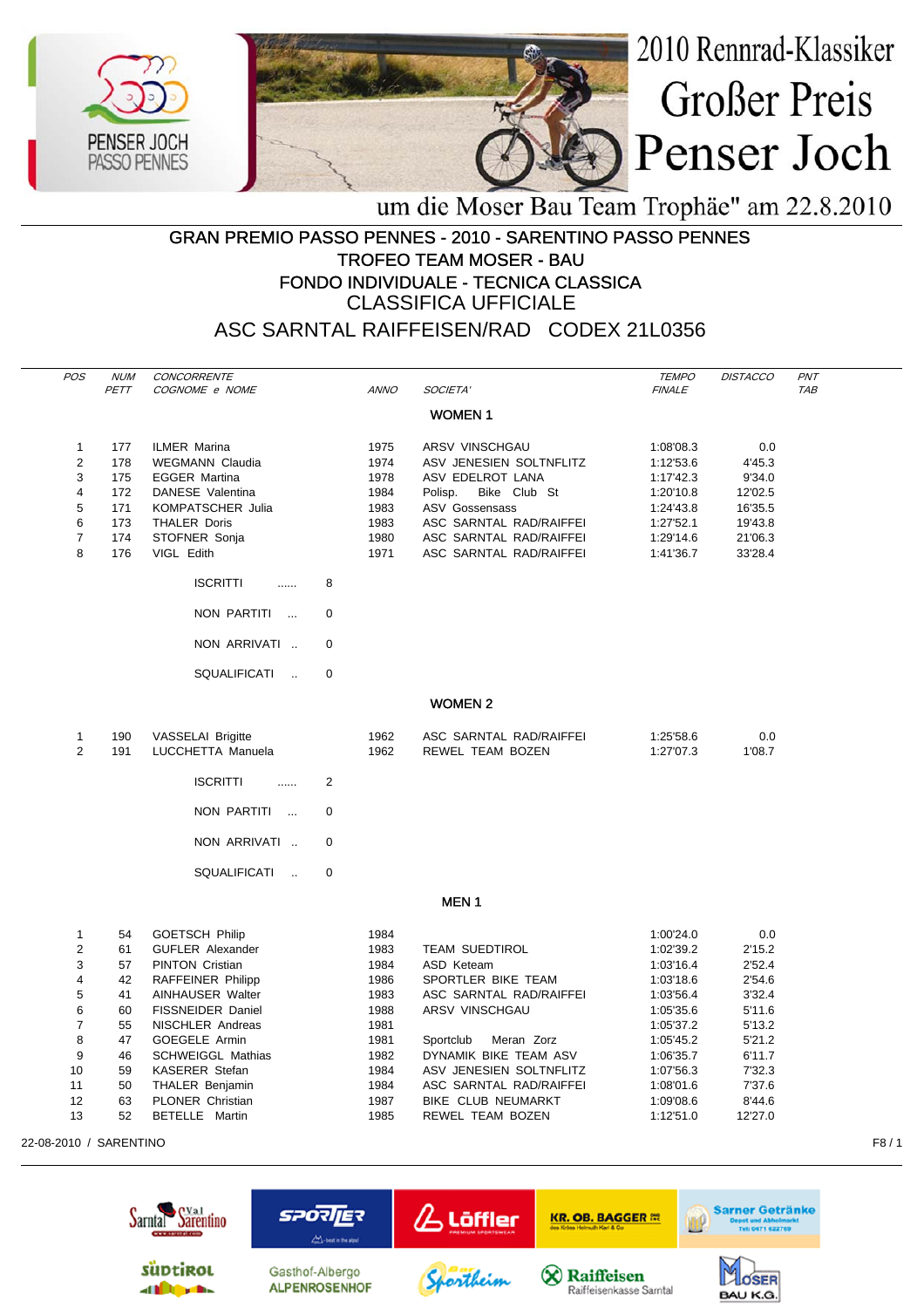| <b>POS</b>     | <b>NUM</b>     | <b>CONCORRENTE</b>                    |             |                         | <b>TEMPO</b>  | <b>DISTACCO</b> | PNT        |
|----------------|----------------|---------------------------------------|-------------|-------------------------|---------------|-----------------|------------|
|                | PETT           | COGNOME e NOME                        | <b>ANNO</b> | SOCIETA'                | <b>FINALE</b> |                 | <b>TAB</b> |
|                |                |                                       |             |                         |               |                 |            |
| 14             | 62             | HOFER Klaus                           | 1983        | ASC SARNTAL RAD/RAIFFEI | 1:15'49.8     | 15'25.8         |            |
| 15             | 53             | ZANELLA Mauro                         | 1993        | G.S. CICLISTI DERGANO   | 1:23'08.6     | 22'44.6         |            |
| 16             | 51             | <b>KOFLER Walter</b>                  | 1981        | ASC SARNTAL RAD/RAIFFEI | 1:24'01.5     | 23'37.5         |            |
| 17             | 56             | FONTANA Roland                        | 1982        | <b>RITTEN</b>           | 1:25'33.5     | 25'09.5         |            |
| 18             | 48             | <b>FERRARI Thomas</b>                 | 1986        | ASV RODES GHERDEINA     | 1:29'36.6     | 29'12.6         |            |
|                |                | <b>ISCRITTI</b><br>22<br>.            |             |                         |               |                 |            |
|                |                | NON PARTITI<br>4<br>$\sim$            |             |                         |               |                 |            |
|                | 43             | FISCHER Sandro                        | 1982        | RSV Soli Dachau         |               |                 |            |
|                | 45             | <b>TUMLER Michael</b>                 | 1985        | Petrolvilla             |               |                 |            |
|                | 49             | <b>MARTINI Thomas</b>                 | 1981        | MTB Tuenno - Dallago    |               |                 |            |
|                | 58             | <b>TOMASI Stefano</b>                 | 1987        | Polisportiva<br>S. Gior |               |                 |            |
|                |                |                                       |             |                         |               |                 |            |
|                |                | NON ARRIVATI<br>0                     |             |                         |               |                 |            |
|                |                | SQUALIFICATI<br>$\mathbf 0$<br>$\sim$ |             |                         |               |                 |            |
|                |                |                                       |             |                         |               |                 |            |
|                |                |                                       |             | MEN <sub>2</sub>        |               |                 |            |
| 1              | 1              | <b>ZELGER Alexander</b>               | 1980        | SPORTLER BIKE TEAM      | 1:02'08.7     | 0.0             |            |
| 2              | 12             | <b>DRAXL Alexander</b>                | 1974        | KTM-Mountainbiker.at    | 1:03'23.7     | 1'15.0          |            |
| 3              | 2              | <b>GOETSCH Markus</b>                 | 1972        | DYNAMIK BIKE TEAM ASV   | 1:04'23.5     | 2'14.8          |            |
| 4              | 18             | RIZZI Eduard                          | 1971        | SPORTLER BIKE TEAM      | 1:04'33.3     | 2'24.6          |            |
| 5              | 32             | <b>KLUGE Christoph</b>                | 1980        | SVR RADSTUDIO INNSBRUCK | 1:04'51.5     | 2'42.8          |            |
| 6              | 13             | <b>SAURWEIN Alois</b>                 | 1972        | Bestzeit<br>Innsbruck   | 1:05'03.2     | 2'54.5          |            |
| $\overline{7}$ | $\overline{7}$ | <b>TSCHIGG Armin</b>                  | 1973        | DYNAMIK BIKE TEAM ASV   | 1:05'13.9     | 3'05.2          |            |
| 8              | 15             | PICCINA Simone                        | 1975        | <b>REWEL TEAM BOZEN</b> | 1:05'26.2     | 3'17.5          |            |
| 9              | 20             | <b>KOFLER Horst</b>                   | 1975        | Team SÜdtirol<br>Dolomi | 1:06'20.9     | 4'12.2          |            |
| 10             | 10             | <b>NOCKER Guenther</b>                | 1972        | ASV RODES GHERDEINA     | 1:06'26.2     | 4'17.5          |            |
| 11             | 31             | <b>KOFLER Andreas</b>                 | 1973        | ASV EDELROT LANA        | 1:06'27.2     | 4'18.5          |            |
| 12             | 11             | <b>KNOLSEISEN Christian</b>           | 1971        | DYNAMIK BIKE TEAM ASV   | 1:07'01.3     | 4'52.6          |            |
| 13             | 21             | <b>MALSINER Rafael</b>                | 1979        | TEAM ZANOLINI BIKE PROF | 1:07'10.4     | 5'01.7          |            |
| 14             | 22             | PIXNER Juergen                        | 1974        | ASC SARNTAL RAD/RAIFFEI | 1:07'20.1     | 5'11.4          |            |
| 15             | 16             | <b>BETELLE Daniel</b>                 | 1979        | REWEL TEAM BOZEN        | 1:07'45.4     | 5'36.7          |            |
| AC             | 24             | $DI$ $A$ $A$ $C$ $I$ $O$ $O$ $N$ $m$  | 1072        | ADOV MINICOUCALL        | 4.07570       | F/AO.2          |            |

| 15 | 16 | BETELLE Daniel         | 1979 | REWEL TEAM BOZEN         | 1:0745.4  | 536.7   |
|----|----|------------------------|------|--------------------------|-----------|---------|
| 16 | 24 | <b>BLAAS</b> Joachim   | 1973 | ARSV VINSCHGAU           | 1:07'57.9 | 5'49.2  |
| 17 | 23 | STUEFER Erwin          | 1979 | ASC SARNTAL RAD/RAIFFEI  | 1:08'36.1 | 6'27.4  |
| 18 | 3  | <b>LUGGIN Norbert</b>  | 1978 | KSV FOR FUN CYCLING TEA  | 1:08'47.7 | 6'39.0  |
| 19 | 17 | MARCATO Andrea         | 1972 | REWEL TEAM BOZEN         | 1:09'39.5 | 7'30.8  |
| 20 | 8  | <b>MOSER Christian</b> | 1974 | ASC SARNTAL RAD/RAIFFEI  | 1:10'16.4 | 8'07.7  |
| 21 | 30 | <b>HOFER Markus</b>    | 1979 | ASV MAULS                | 1:11'52.3 | 9'43.6  |
| 22 | 19 | <b>PIRCHER Martin</b>  | 1980 | SC Algund                | 1:12'11.8 | 10'03.1 |
| 23 | 4  | <b>HOFMANN Stefan</b>  | 1973 | <b>TEAM GREEN VALLEY</b> | 1:12'33.4 | 10'24.7 |
| 24 | 27 | <b>WIESER Kurt</b>     | 1973 | ASV JENESIEN SOLTNFLITZ  | 1:15'01.7 | 12'53.0 |
| 25 | 5  | STUEFER Ingemar        | 1977 | ASC SARNTAL RAD/RAIFFEI  | 1:15'56.6 | 13'47.9 |
| 26 | 28 | <b>HUBER Harald</b>    | 1974 | Ötzi Bike Tea<br>A.S.V.  | 1:20'06.5 | 17'57.8 |
|    |    | <b>ISCRITTI</b><br>    | 30   |                          |           |         |
|    |    |                        |      |                          |           |         |

## NON PARTITI ... 4

|    | POLIG Alexander    | 1980 | Polisp. Bike Club St    |
|----|--------------------|------|-------------------------|
|    | 14 NICOLUSSI Juran | 1973 | REWEL TEAM BOZEN        |
| 25 | LEDER Giovanni     | 1977 | Polisportiva S. Gior    |
| 26 | MATSCHER Martin    | 1973 | ASV JENESIEN SOLTNFLITZ |

NON ARRIVATI .. 0

SQUALIFICATI .. 0

## MEN 3

|                        | 124 | <b>DEKKER Bert</b> | 1970 | NEDERLAND SKI VERB.     | 1:01'12.6 | 0.0    |      |
|------------------------|-----|--------------------|------|-------------------------|-----------|--------|------|
|                        | 84  | SCHAFFERER Erich   | 1964 | KTM-Mountainbiker.at    | 1:03'06.0 | 1'53.4 |      |
|                        | 99  | OSELE Roland       | 1970 | S.C. Meran Zorzi<br>Käl | 1:03'18.2 | 2'05.6 |      |
| 22-08-2010 / SARENTINO |     |                    |      |                         |           |        | F8/2 |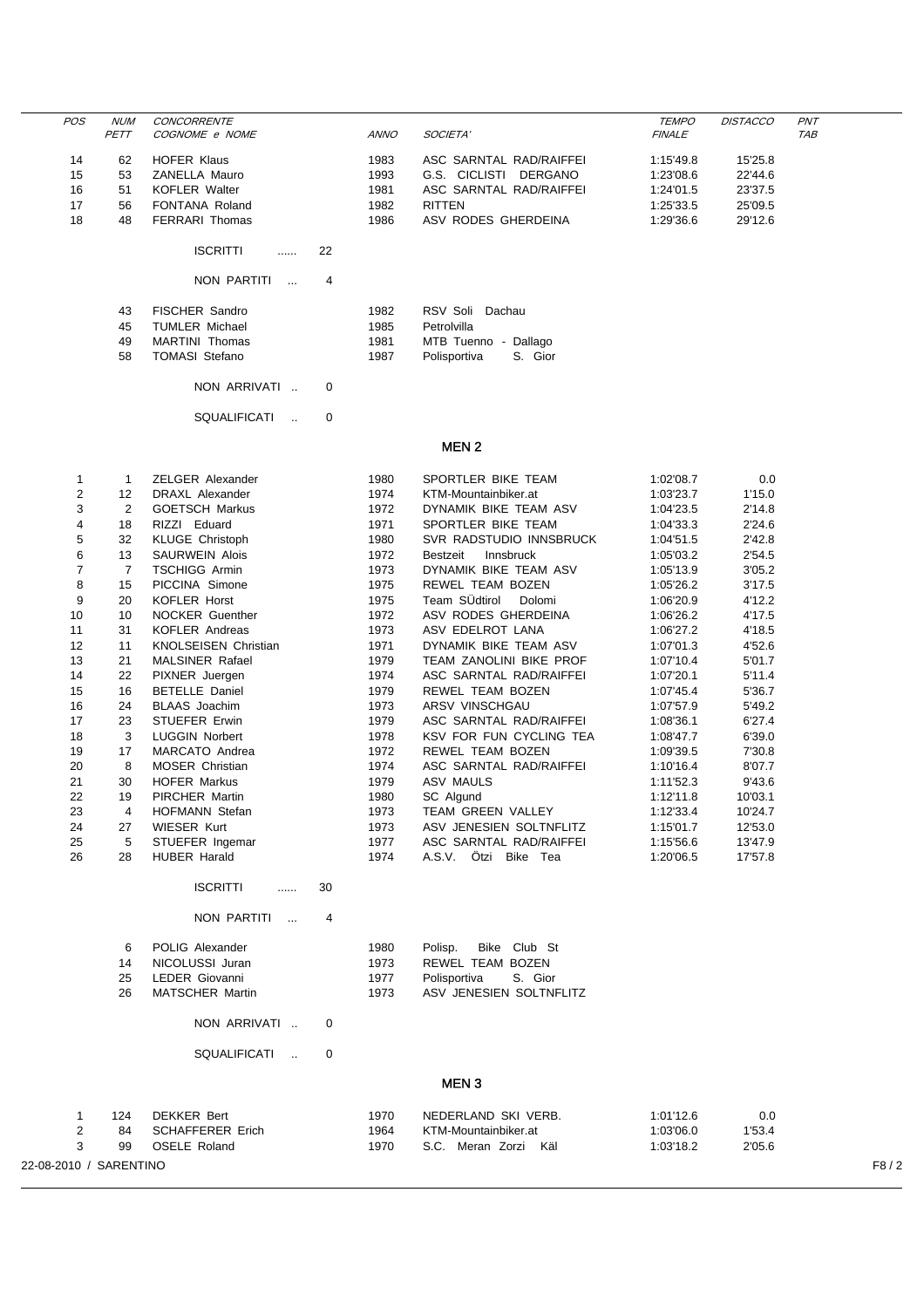| POS            | <b>NUM</b><br>PETT | CONCORRENTE<br>COGNOME e NOME | <b>ANNO</b> | SOCIETA'                   | <i><b>TEMPO</b></i><br><b>FINALE</b> | DISTACCO | <b>PNT</b><br>TAB |
|----------------|--------------------|-------------------------------|-------------|----------------------------|--------------------------------------|----------|-------------------|
| 4              | 100                | PERKMANN Walter               | 1961        | ASC SARNTAL RAD/RAIFFEI    | 1:05'31.1                            | 4'18.5   |                   |
| 5              | 83                 | <b>MAIR Christian</b>         | 1968        | ASV ST. LORENZEN           | 1:05'34.7                            | 4'22.1   |                   |
| 6              | 116                | <b>EGGER Oskar</b>            | 1961        | ASV JENESIEN SOLTNFLITZ    | 1:05'43.0                            | 4'30.4   |                   |
| 7              | 89                 | PICHLER Stefan                | 1968        | DYNAMIK BIKE TEAM ASV      | 1:05'47.2                            | 4'34.6   |                   |
| 8              | 88                 | STUFFER Herbert               | 1968        | ASV RODES GHERDEINA        | 1:05'47.9                            | 4'35.3   |                   |
| 9              | 108                | GALLMETZER Walter             | 1970        | ASV EDELROT LANA           | 1:06'09.2                            | 4'56.6   |                   |
| 10             | 74                 | RABENSTEINER Johann           | 1968        | <b>OLMBIKER FELDTHURNS</b> | 1:06'13.8                            | 5'01.2   |                   |
| 11             | 92                 | <b>KOFLER Andreas</b>         | 1966        | REWEL TEAM BOZEN           | 1:06'39.3                            | 5'26.7   |                   |
| 12             | 91                 | <b>STEGER Werner</b>          | 1969        | St. Johann-Ahrntal         | 1:07'12.3                            | 5'59.7   |                   |
| 13             | 79                 | <b>KARGRUBER Stefan</b>       | 1965        | TEAM GREEN VALLEY          | 1:07'36.0                            | 6'23.4   |                   |
| 14             | 95                 | <b>BERNARD</b> Josef          | 1970        | REWEL TEAM BOZEN           | 1:07'54.1                            | 6'41.5   |                   |
| 15             | 97                 | HOFER Luis                    | 1968        | POLISPORTIVA STERZING      | 1:08'14.6                            | 7'02.0   |                   |
| 16             | 78                 | ISEPPI Marco                  | 1963        | A.S.D. Athletic<br>Club    | 1:08'23.3                            | 7'10.7   |                   |
| 17             | 81                 | PELLEGRINI Luca               | 1969        | COMANO BIKE BY MYORANGE    | 1:08'38.2                            | 7'25.6   |                   |
| 18             | 93                 | <b>WIEDENHOFER Ulrich</b>     | 1966        | REWEL TEAM BOZEN           | 1:08'46.4                            | 7'33.8   |                   |
| 19             | 117                | <b>THURNER Roland</b>         | 1968        | ASV JENESIEN SOLTNFLITZ    | 1:09'59.5                            | 8'46.9   |                   |
| 20             | 120                | <b>STEINER Herbert</b>        | 1970        | ASV LATZFONS-VERDINGS      | 1:11'20.1                            | 10'07.5  |                   |
| 21             | 153                | <b>BODNER Jimmy</b>           | 1968        | ARBOE BIKE POINT           | 1:12'47.1                            | 11'34.5  |                   |
| 22             | 94                 | GRECO Bruno                   | 1963        | REWEL TEAM BOZEN           | 1:13'58.7                            | 12'46.1  |                   |
| 23             | 119                | <b>CARESIA Patrizio</b>       | 1964        | A.S.d.<br>MAX LELLI        | 1:13'59.6                            | 12'47.0  |                   |
| 24             | 122                | WANKMUELLER Christian         | 1965        | <b>SC RESCH</b>            | 1:14'26.1                            | 13'13.5  |                   |
| 25             | 85                 | <b>BOSIO Alessandro</b>       | 1968        | 1640 Triathlon<br>3V A.    | 1:14'39.9                            | 13'27.3  |                   |
| 26             | 71                 | <b>OEHLER Robert</b>          | 1965        |                            | 1:14'59.7                            | 13'47.1  |                   |
| 27             | 82                 | <b>THURNER Erich</b>          | 1964        | ASC SARNTAL RAD/RAIFFEI    | 1:15'07.2                            | 13'54.6  |                   |
| 28             | 118                | <b>EGGER Norbert</b>          | 1969        | ASV JENESIEN SOLTNFLITZ    | 1:15'35.7                            | 14'23.1  |                   |
| 29             | 90                 | <b>RIEDER Bernhard</b>        | 1961        | DYNAMIK BIKE TEAM ASV      | 1:15'52.6                            | 14'40.0  |                   |
| 30             | 121                | <b>GUNSCH Walter</b>          | 1964        | ARSV VINSCHGAU             | 1:16'34.3                            | 15'21.7  |                   |
| 31             | 73                 | <b>GROSS Manfred</b>          | 1962        | ASC SARNTAL RAD/RAIFFEI    | 1:18'48.7                            | 17'36.1  |                   |
| 32             | 105                | SPOEGLER Guenther             | 1962        |                            | 1:23'09.6                            | 21'57.0  |                   |
| 33             | 76                 | NIEDERMAIR Stefan             | 1965        | RRC 1902 MÜnchen           | 1:23'48.8                            | 22'36.2  |                   |
| 34             | 104                | KOTTERER Udo Michael          | 1964        |                            |                                      | 24'46.9  |                   |
| 35             | 87                 | METSCHKOLL Alfons             | 1964        | ASV EDELROT LANA           | 1:25'59.5                            | 29'06.1  |                   |
| 36             | 75                 | SPRINGER Michael              | 1966        |                            | 1:30'18.7<br>1:48'09.0               | 46'56.4  |                   |
|                |                    |                               |             |                            |                                      |          |                   |
|                |                    | <b>ISCRITTI</b><br>41<br>.    |             |                            |                                      |          |                   |
|                |                    | NON PARTITI<br>4              |             |                            |                                      |          |                   |
|                | 72                 | <b>ARMELLINI</b> Walter       | 1964        | ASV EDELROT LANA           |                                      |          |                   |
|                | 77                 | <b>WEISENHORN Oswald</b>      | 1970        | ARSV VINSCHGAU             |                                      |          |                   |
|                | 96                 | <b>BERNARD Manfred</b>        | 1970        | REWEL TEAM BOZEN           |                                      |          |                   |
|                | 109                | <b>HEISS Karl</b>             | 1966        | Heikar Racing              |                                      |          |                   |
|                |                    |                               |             |                            |                                      |          |                   |
|                |                    | NON ARRIVATI<br>1             |             |                            |                                      |          |                   |
|                | 154                | <b>MICH Roberto</b>           | 1966        | BIKE CLUB NEUMARKT         |                                      |          |                   |
|                |                    | SQUALIFICATI<br>0             |             |                            |                                      |          |                   |
|                |                    |                               |             | <b>MEN4</b>                |                                      |          |                   |
|                |                    |                               |             |                            |                                      |          |                   |
| 1              | 144                | <b>WEBBER Gabriele</b>        | 1960        | CC Rotaliano               | 1:03'30.5                            | 0.0      |                   |
| 2              | 157                | POJER Marco                   | 1957        | <b>BREAN TEAM TRENTO</b>   | 1:03'48.1                            | 17.6     |                   |
| 3              | 140                | VIGL Alois                    | 1953        | REWEL TEAM BOZEN           | 1:05'05.8                            | 1'35.3   |                   |
| 4              | 139                | <b>PICHLER Werner</b>         | 1960        | REWEL TEAM BOZEN           | 1:08'03.8                            | 4'33.3   |                   |
| 5              | 201                | PALMA Richard                 | 1955        | DYNAMIK BIKE TEAM ASV      | 1:09'17.3                            | 5'46.8   |                   |
| 6              | 150                | <b>STAUDER Siegfried</b>      | 1959        | ASC SARNTAL RAD/RAIFFEI    | 1:10'30.8                            | 7'00.3   |                   |
| $\overline{7}$ | 159                | COLOPRISTI Maurizio           | 1953        | A.S.D. ALPENJET            | 1:11'20.5                            | 7'50.0   |                   |
| 8              | 146                | <b>HUBER Peter</b>            | 1959        | ASV JENESIEN SOLTNFLITZ    | 1:12'39.9                            | 9'09.4   |                   |
| 9              | 138                | <b>HOLZER Walter</b>          | 1954        | ASC SARNTAL RAD/RAIFFEI    | 1:14'33.6                            | 11'03.1  |                   |
| 10             | 158                | PERENZONI Renato              | 1960        | POL. LIZZANELLA            | 1:17'30.2                            | 13'59.7  |                   |
| 11             | 149                | ZOEGGELER Martin              | 1960        | ASV JENESIEN SOLTNFLITZ    | 1:18'25.5                            | 14'55.0  |                   |
| 12             | 152                | MOSER Richard                 | 1959        | ASC SARNTAL RAD/RAIFFEI    | 1:20'21.5                            | 16'51.0  |                   |
| 13             | 131                | LUFFER Bernhard               | 1953        | RC Concordia 86 MÜnc       | 1:22'01.4                            | 18'30.9  |                   |
| 14             | 156                | <b>AGNOLIN Franco</b>         | 1958        | BIKE CLUB NEUMARKT         | 1:45'25.6                            | 41'55.1  |                   |

22-08-2010 / SARENTINO F8 / 3